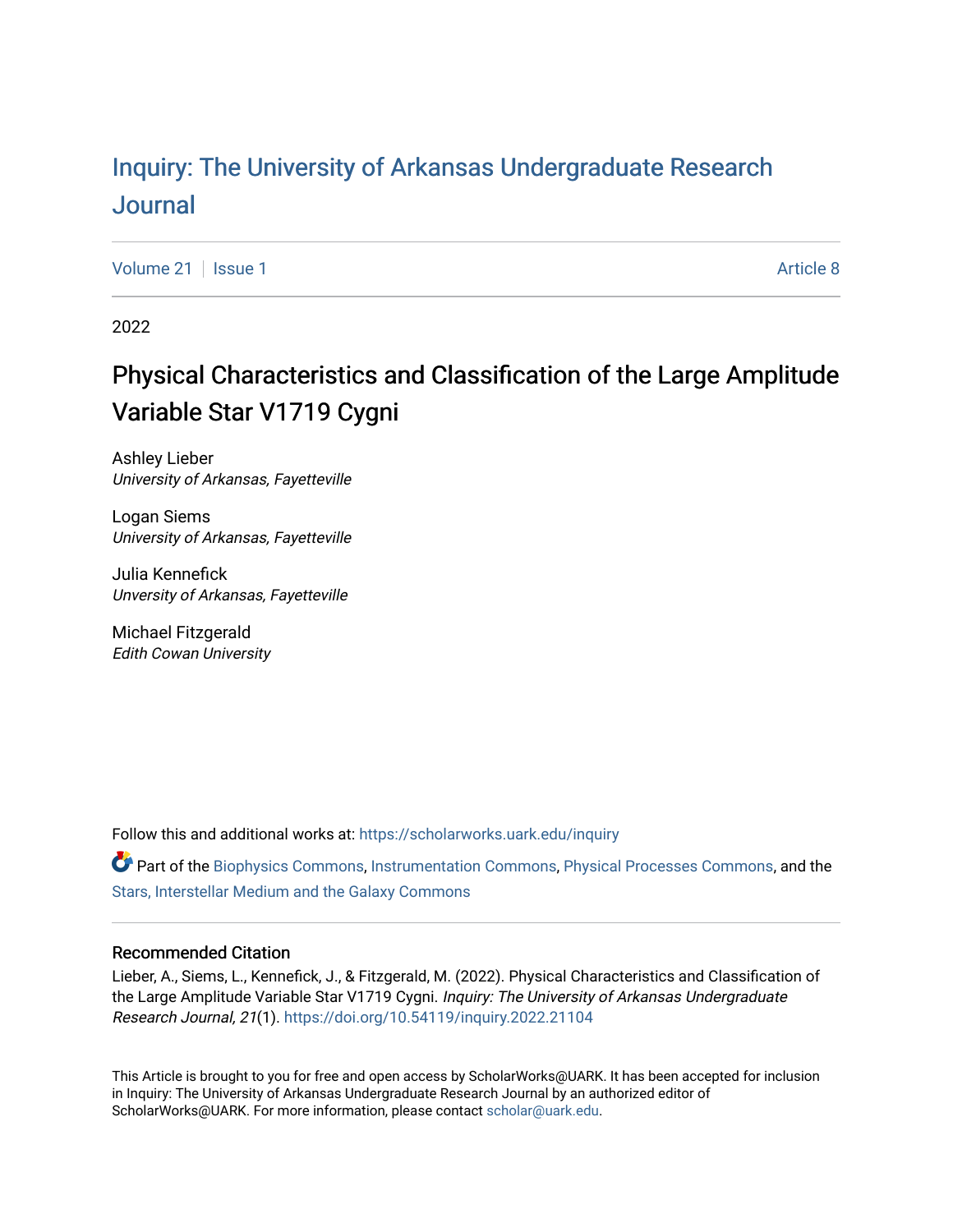## **Physical Characteristics and Classification of the Large Amplitude Variable Star V1719 Cygni**

**Ashley Lieber<sup>1</sup>(aelieber@uark.edu) and Logan Siems<sup>1</sup>(lrsiems@uark.edu)**

*Faculty Advisor –* **Dr. Julia Kennefick**<sup>1</sup> (jkennef@uark.edu) and **Dr. Michael Fitzgerald**<sup>2</sup> (mfitzasp@gmail.com)

*<sup>1</sup>Department of Physics, Fulbright School of Arts and Sciences, University of Arkansas, Fayetteville, AR 72701* 

*<sup>2</sup>Edith Cowan Institute for Education Research, Edith Cowan University, Perth, Australia* 

#### **Abstract**

Pulsating stars are used as standard candles which are helpful in determining distances to stellar objects along with the relationship between their period and apparent luminosity. The focus of this study was the variable star, V1719 Cygni, which is often classified as a Delta (δ) Scuti star, but there exists debate that it should be classified as a RR Lyrae star due to its abnormal light curve and similar characteristics between the two variable star categories. Observational data was taken in 2019 using the Las Cumbres Observatory international telescope network. The resulting data were calibrated using comparison stars in the field of known magnitude. We performed aperture photometry in the V-, B-, i- and z- photometric bands. The period was then found using the string method which determines the most probable period. The average period was found to be 0.269 days with an error of 0.0005. The distance was calculated using the previously established period-luminosity relation for both δ Scuti and RR Lyrae stars to determine which classification fits our data best. The distance calculation was more closely aligned with previous results when using the δ Scuti relationship as compared to the RR Lyrae relationship. Based on these results, we conclude that V1719 Cygni should be classified as a high-amplitude  $\delta$  Scuti variable star. It is important to note that period-luminosity relationships have not been established in all photometric bands, but the period measurements obtained in the B-, i-, and z- bands will help to establish that relationship.

**Keywords**: Pulsating star, δ Scuti, RR Lyrae, light curve, period-luminosity relationships

1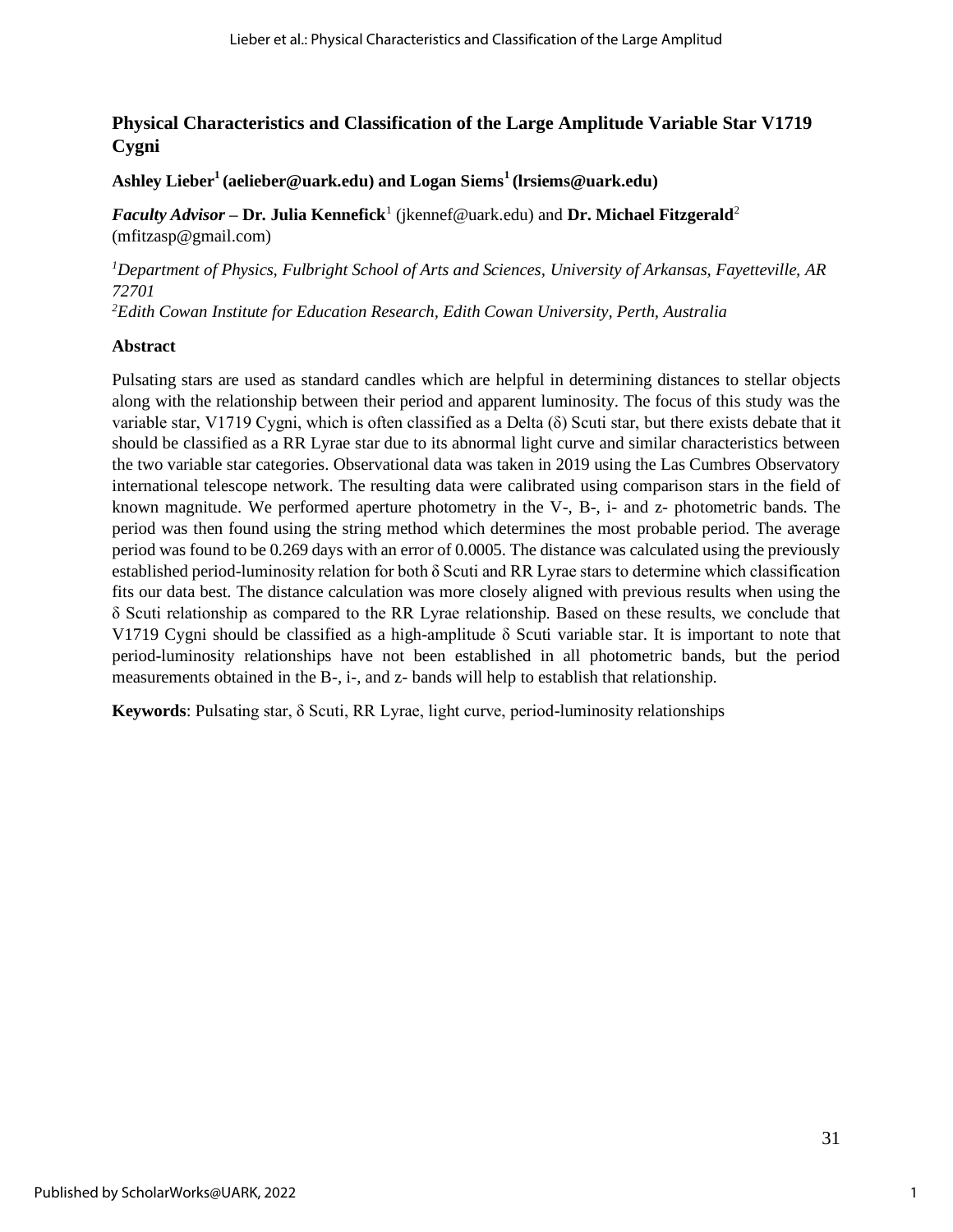## **Profiles of the Authors**



**Ashley Lieber** is a senior at the University of Arkansas. She will be graduating in May 2021 with a BS in physics with a concentration in astronomy. Additionally, she will earn minors in mathematics and STEM education. In the immediate future, she is planning to pursue a Ph.D. in Astrophysics to continue her work in astronomy research. She hopes one day to work in astronomy education outreach as part of an observatory or museum to share the great advancements and discoveries of space science with the general public. She has also conducted computational research in solar physics and will soon defend her honors thesis on the flaring activities of M dwarf host stars of Earth-like exoplanets. When she is not doing research, she enjoys immersing herself in the Fayetteville community by taking part in community attractions like the farmers' market, Crystal Bridges art museum, and the vast array of hiking trails and restaurants.



**Logan Siems** is a student at the University of Arkansas in the Master of Arts in Teaching program. She graduated from the University of Arkansas in the spring of 2021 with degrees in physics and mathematics. Now that she is a Noyce fellow, she is working and learning to incorporate aspects of authentic research experiences such as her own experiences in astronomy into secondary science and mathematics education. She also enjoys roller skating and buying plants that she will forget to water.

2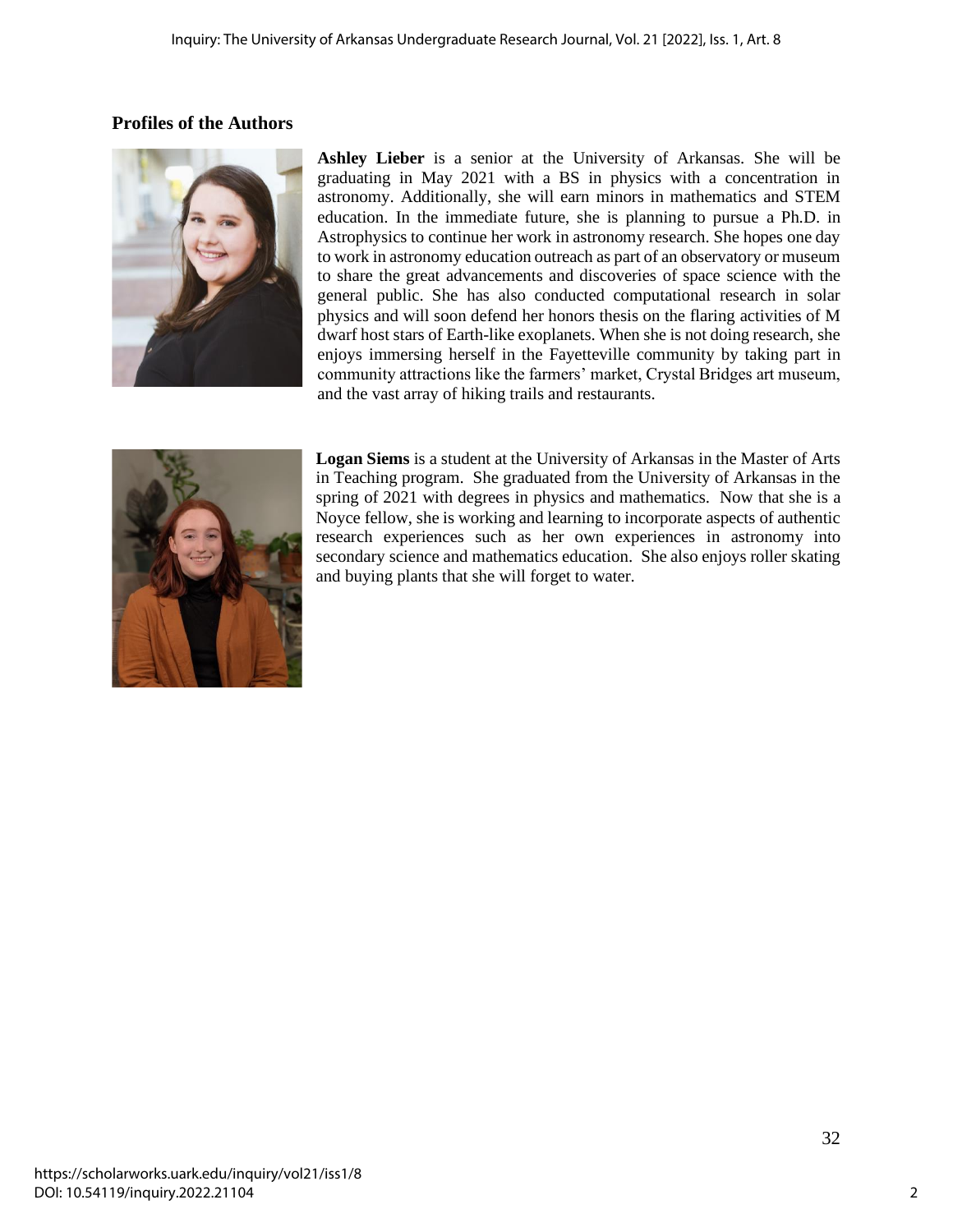#### **Introduction**

Pulsating stars have come to be critical objects for measuring stellar distances due to their regular, periodic changes in luminosity. The light curves that result from these stars and their accompanying periodluminosity relationships can be used to determine distances beyond the limits of parallax.

These period-luminosity relationships have been established for the multiple types of pulsating stars in many photometric bands. RR Lyrae and Delta (δ) Scuti stars are two types of pulsating stars with distinct period-luminosity relations. However, stars of these types can occasionally be hard to differentiate from each other since characteristics such as period of pulsation, temperature, and luminosity occasionally overlap. Most stars in either of these categories have distinct periods or locations on the H-R diagram that clearly establish their classifications as either a Delta Scuti or RR Lyrae star, but sometimes stars have temperatures, luminosities, and periods that do not make the categorization clear (Catelan and Smith, 2015).

One such case is the star V1719 Cygni. This star's period and temperature do not clearly fall into either classification category thus leading to the discrepancies that are present in the existing literature. V1719 Cygni was originally categorized as a RR Lyrae star by Poretti (1984), however they found the light curve to be "unstable" on longer timescales. Poretti and Antonello (1988) studied the light curve in further detail using Fourier analysis. To account for abnormalities in the star, such as its asymmetrical light curve, they proposed various physical characteristics of the star, such as microturbulence, high metallicity, and helium settling. In the 1990s, Fernley & Barnes (1997) used the data gathered by the *HIPPARCOS* satellite (Perryman, 2011) to classify the star as an RRc Lyrae due to the observed sinusoidal light curve, corresponding period of  $\approx 0.25$  days and low metallicity.

Other studies of V1719 Cyg were compiled and compared by Pena et. al (2001) along with their own observations. Based on this data, especially the high metallicity and larger mass, Pena et al. concluded that V1719 Cyg is a high amplitude, Delta Scuti. However, the [Fe/H] value that they used in this study was 1.020, which is a very unlikely value according to Catelan and Smith (2015). This classification as a Delta Scuti star is significant because it determines which period-luminosity relation can be used to find an accurate distance to V1719.

A period-luminosity relationship has been established in the V-band for Delta Scuti stars (Ziaali et al., 2019) and in the V, i, and z bands for RR Lyrae type stars (Catelan et al., 2004; Cáceres and Catelan 2008). In this paper, the period of V1719 Cyg was studied in the V, i, B, and z bands which was then averaged to be used in the determination of distance. The stellar distance was determined using the previously established period-luminosity relationships for both RR Lyrae and Delta Scuti for comparison purposes. Comparing these distances provides more evidence to confirm the classification of V1719 Cyg as a high-amplitude Delta Scuti star and provides more data that can be used to solidify and establish periodluminosity relations for Delta Scuti star in the V, B, i, and z bands. These period-luminosity relations are a very active field of current research which will help to more accurately establish distances to distant objects.

### **Methods**

### *I. Observations*

In order to investigate the behavior of the variable star V1719 Cyg, we remotely requested photometric data of the star which was carried out by the 0.4-meter SBIG (Santa Barbara Instrument Group) telescope at the Haleakalā Observatory in Hawai'i. The summit where the telescope is located operates under conditions that are optimal for making ground-based observations of the night sky such as its altitude, limited light pollution, dryness, and stillness of air. Observations were conducted through the Las Cumbres Observatory Telescope Network which consists of 23 international telescopes that work in conjunction with the Our Solar Siblings project. The coordinates at the time of this investigation were Right Ascension of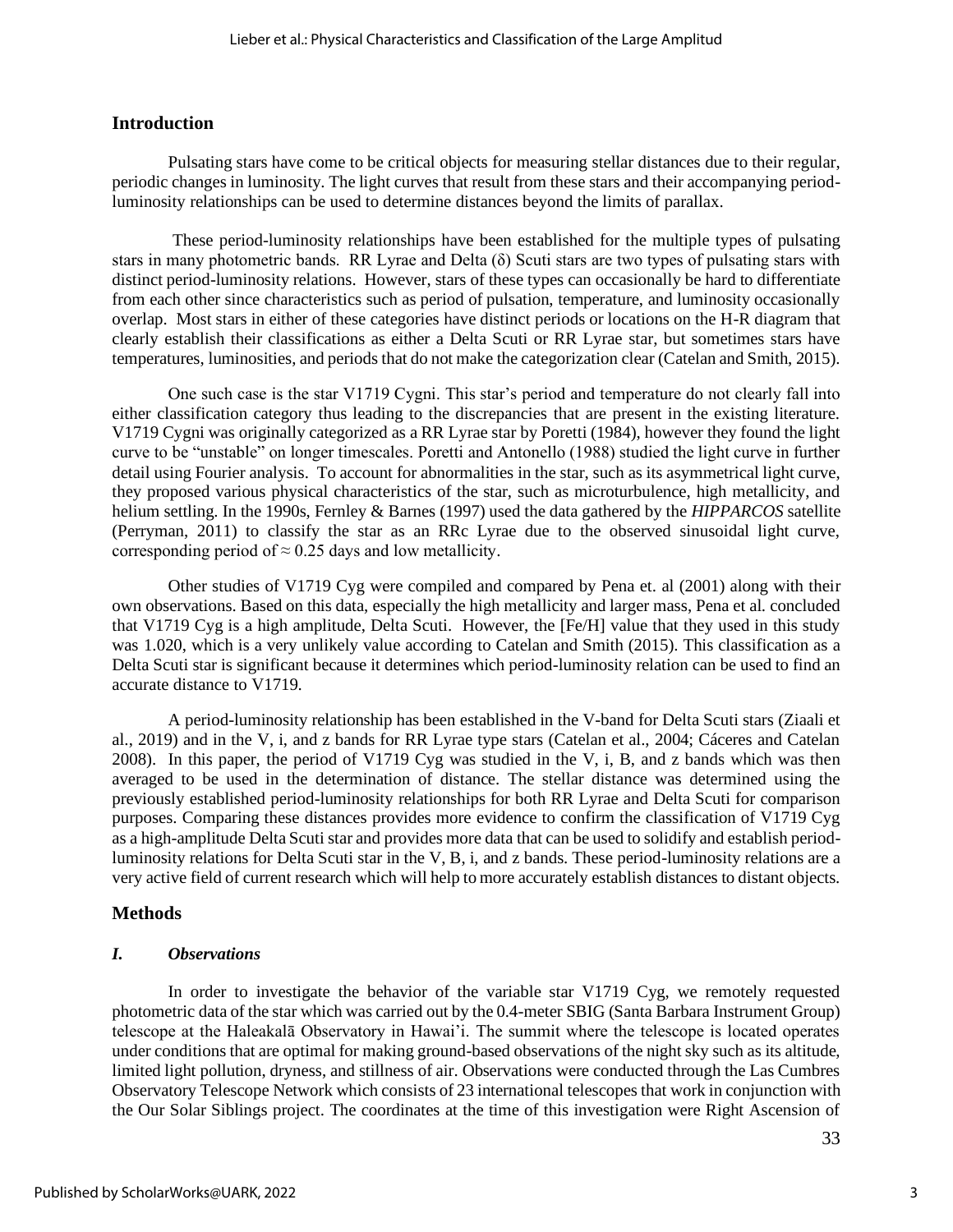21h 04m 34.40s and Declination of +50d 47m 07.50s. Data was recorded over a time span of thirty-three days starting in November 2019 yielding a total of thirty-eight observations. The data was collected in four photometric bands: i, z, B, and V. These bands cover a broad range of the electromagnetic spectrum from infrared to visible light which were highly useful in our aperture photometry conducted later on.

#### *II. Apparent Stellar Magnitude*

The data from the observatory was preprocessed through the Our Solar Siblings (OSS) data pipeline as described in Fitzgerald (2018). Images were processed using the OSS pipeline including techniques such as image cleaning, calibration, and various aperture photometry and point-spread function photometry (PSF) algorithms. Aperture photometry methods given by the apt, sek, and apt files measure the flux inside of some circle for each object in the field and they tend to work better for more isolated stars such as V1719 Cyg. Because of this, we expected to have more success analyzing data from these files. Alternatively, point spread function (PSF) photometry methods given by the dop, dao, and psx files fits a function to each object and so it manages close objects and crowded fields better than the aperture methods (Fitzgerald 2018). Interestingly, for the i and z band we utilized the apt files, but for the B-band, we used dao and for the V-band we used sek. This was because these files proved to be more compatible with the Python script used for analysis later on.

With the optimal photometry tool determined for each band, the light curves for each observed band of data could be constructed. This was done by employing an established nine-stage pipeline of Python code. This code systematically removes any damaged or useless data that are outside a certain threshold using Astrosource. For example, if a certain image does not have clear images of the surrounding star field in order to make comparisons in relative magnitude, the image will be discarded. The code identifies stars near our target star, V1719 Cyg, to use for comparisons. These stars met the criteria of being present in every image over the data collection period while also remaining relatively constant in apparent magnitude over that same period. Then the apparent magnitude of V1719 Cyg could be compared to these stars to determine how it varied over time relative to these stars with relatively constant apparent magnitude as described in Fitzgerald (2018). These comparison stars create a baseline in magnitude to which the variations in the target star can be more accurately calibrated.

### *III. Light Curve and Period Analysis*

The period of pulsation was then determined using the phase dispersion method (PDM) and distance method (also known as the string-length method) (Stellingwerf, 1978; Dworetsky, 1983). The PDM method tests various period candidates by using the period to compare variance of the amplitude in bins along the phase and finding the period for which the variance is minimized (Stellingwerf, 1978). The distance method also uses candidate periods and plots amplitude vs phase then finds the period with the minimum distance between consecutive points (Dworetsky, 1983). After the period was determined in each band, the variation of the target star over its phase was graphed which is known as its light curve.

The variation in V1719 Cygni's magnitude throughout its period was then graphed and is known as the star's light curve. In this study, two complete cycles were graphed in the light curve to demonstrate the repetitive nature of the star's variations in magnitude.

## **Results**

## *I. Apparent Magnitude Results*

The apparent magnitude of the star in each band studied is reported in Table 1 along with the uncertainty in measurements and amplitude. The value reported as the apparent magnitude is the middle

4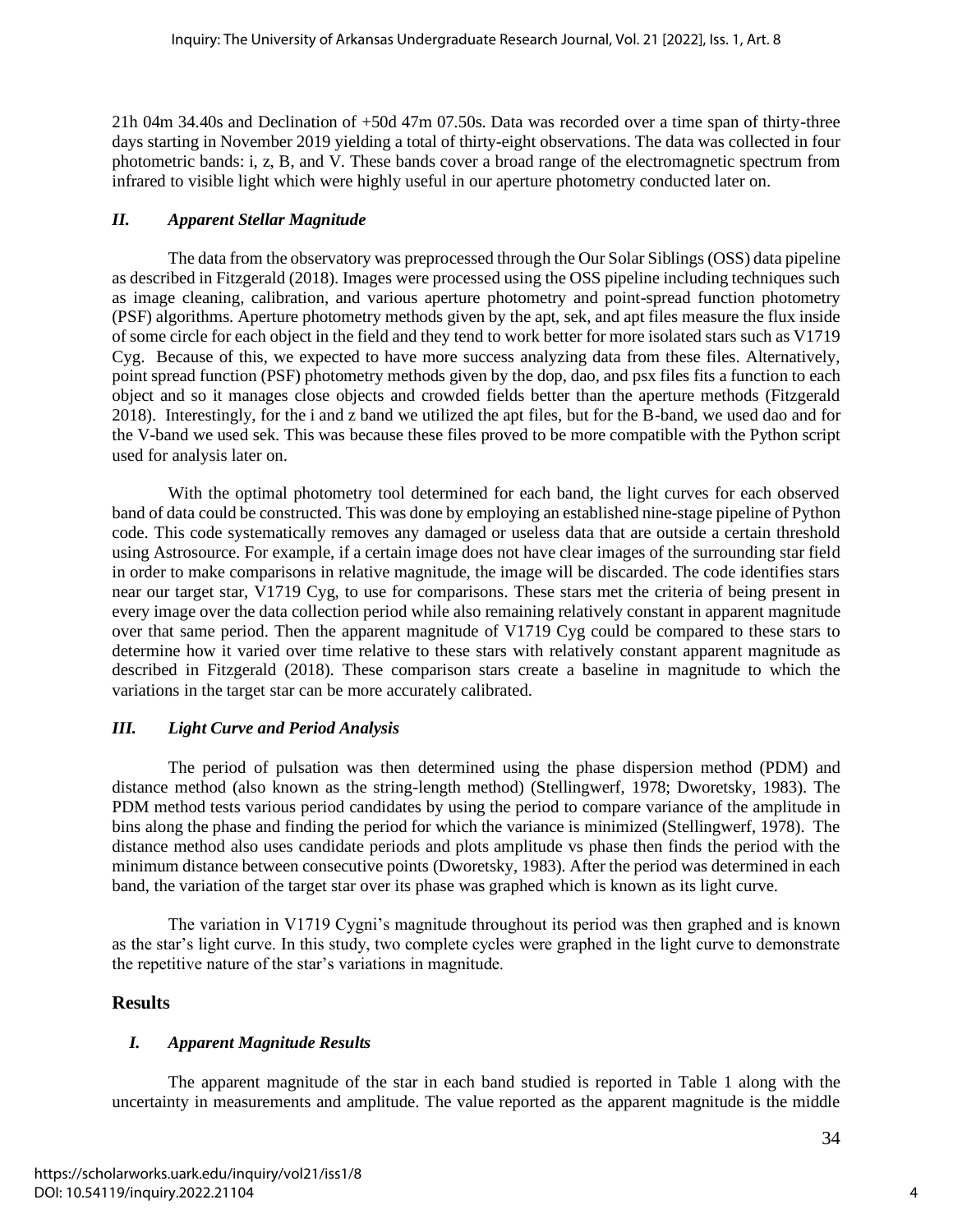magnitude which is the midpoint within the magnitude variation as seen in the light curves of Figures 1, 2, 3 and 4. It is interesting to note that the values for amplitude are considered high for a Delta Scuti type variable star (Catelan and Smith, 2015), which may be a contributing factor to its misclassification.

| Stellar Magnitude and Amplitude in Each Photometric Band Studied |         |         |        |        |  |  |
|------------------------------------------------------------------|---------|---------|--------|--------|--|--|
|                                                                  | z-Band  | i- Band | B-Band | V-Band |  |  |
| Magnitude (mags)                                                 | 7.67    | 7.67    | 8.093  | 7.849  |  |  |
| Amplitude (mags)                                                 | 0.256   | 0.256   | 0.547  | 0.765  |  |  |
| Uncertainty <sup>1</sup>                                         | 0.02768 | 0.0207  | 0.0109 | 0.0207 |  |  |

**Table 1**: Table details the apparent magnitude, amplitude, and uncertainty of measurements resulting from this study of V1719 Cyg. Values in each band are reported. The apparent magnitude refers to the middle or mid-point magnitude across all measurements within a certain band.

#### *II. Period and Light Curve Results*

The period of V1719 Cyg was determined in each photometric band studied. Both the PDM and distance (string) methods were used to calculate these values which are reported in Table 2. In order to evaluate this calculated period in relation to previous studies, Table 3 provides a comparison of previously determined periods of V1719 Cyg to the period reported in this paper. This direct comparison shows that the period reported in this study is comparable to the previous determinations of period thus providing more evidence towards the validity of our methods and the findings. It is important to note that of the two periods obtained in each band using the two methods described, the period used for calculation purposes was chosen on the basis that it agreed with the period in the remaining bands and had a considerably low error.

These calculated periods were then used to graph the light curve of the star in each photometric band as seen in Figure 1, 2, 4, and 4. The graphs show two complete periods to show the periodic variability of this star. It should be noted that the error in the periods displayed in Table 2 are underestimated as a consequence of the instruments and code that was used (Fitzgerald, 2018).

| Table 2:<br>Period Determinations in Each Photometric Bands |         |                                                            |         |               |        |               |         |              |
|-------------------------------------------------------------|---------|------------------------------------------------------------|---------|---------------|--------|---------------|---------|--------------|
|                                                             | z- Band | z- Band Error                                              | i-Band  | i- Band error | B-Band | B- Band Error | V-Band  | V-Band Error |
| Period <sup>1</sup> (days)                                  | 0.21416 | 0.00055                                                    | 0.3152  | 0.0015        | 0.2671 | 0.0014        | 0.26704 | 0.00084      |
| Period <sup>2</sup> (days)                                  | 0.37536 | 0.00016                                                    | 0.20344 | 0.0001        | 0.277  | 0.0005        | 0.26656 | 0.0008       |
|                                                             |         | <sup>1</sup> Determined using the Distance (String) Method |         |               |        |               |         |              |
|                                                             |         | <sup>2</sup> Determined using the PDM Method               |         |               |        |               |         |              |

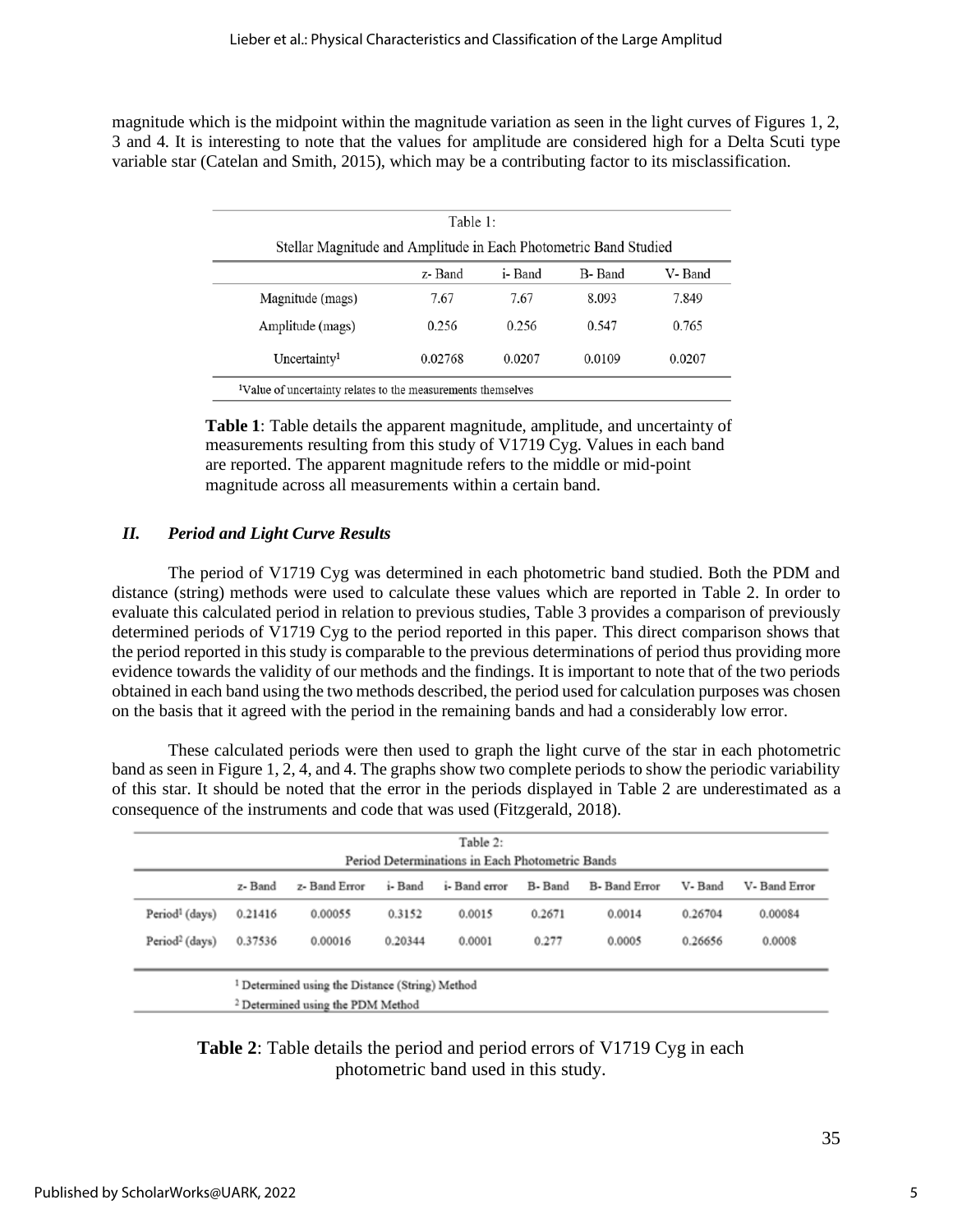| Table 3:<br>Comparison of Previous Findings of Period to this<br>Study |               |  |  |  |  |
|------------------------------------------------------------------------|---------------|--|--|--|--|
| Reference                                                              | Period (days) |  |  |  |  |
| Padalia & Gupta 1982                                                   | 0.267394      |  |  |  |  |
| Poretti 1984                                                           | 0.267298      |  |  |  |  |
| Poretti & Antonello 1988                                               | 0.267295      |  |  |  |  |
| Present Paper                                                          | 0.27323       |  |  |  |  |

**Table 3**: Table compares the period used in calculations for this study with the period findings of previous studies.



**Figure 1**: Light curve spanning two complete phases for V1719 Cyg in the i-band using the PDM period.



**Figure 3**: Light curve spanning two complete phases for V1719 Cyg in the B band using the PDM period.

#### **III.** *Absolute Magnitude and Distance Results*



$$
\log Z = [\text{M/H}] - 1.756
$$
  
[M/H] = [Fe/H] + log(0.638f + 0.362)



**Figure 2**: Light curve spanning two complete phases for V1719 Cyg in the V band using the PDM period.



**Figure 4**: Light curve spanning two complete phases for V1719 Cyg in the z band using the PDM period.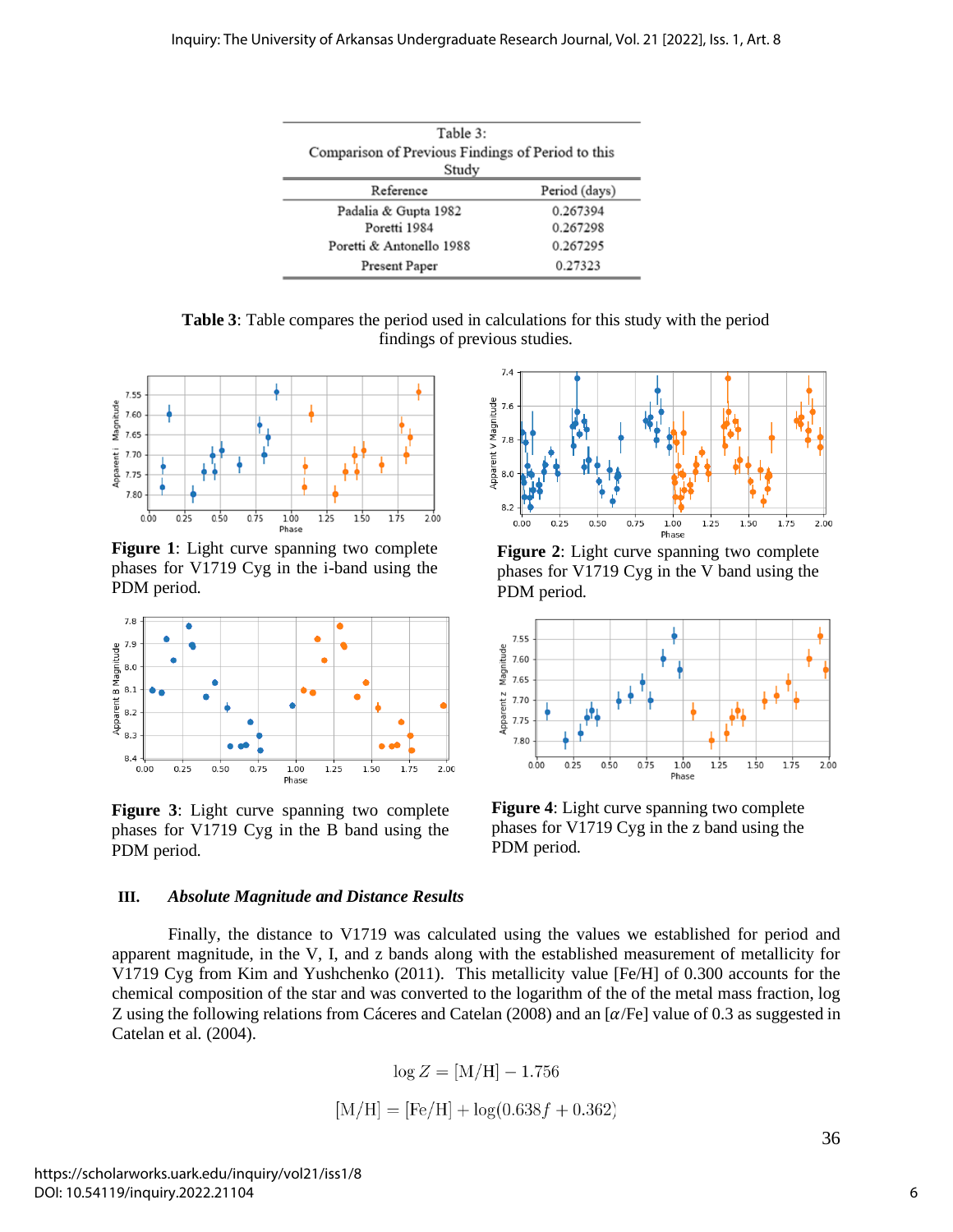where  $f = 10^{\lbrack \alpha / Fe \rbrack} = 10^{0.3}$ 

Then, absolute magnitude, M, could be found using period-luminosity relations for RR Lyrae stars in those bands, which are shown in the equations below. The V-band relation comes from Catelan et al. (2004). The i and z band relations come from Cáceres and Catelan (2008).

> $M_v = 2.288 + 0.882 \log Z + 0.108 (\log Z)^2$  $M_i = 0.908 - 1.035 \log P + 0.220 \log Z$  $M_z = 0.839 - 1.295 \log P + 0.211 \log Z$

Then, the calculation was repeated using the relation established in 2019 for Delta-Scuti type stars in the V-band, shown in the equation below (Ziaali et al., 2019).

$$
M_V = (-2.94 \pm 0.06) \log(P) - (1.34 \pm 0.06)
$$

Once the absolute magnitude was found, the distance could then be calculated using the following equation

$$
d = 10^{(m-M-A+5)/5}
$$

where d is the distance, m is the apparent magnitude, M is the absolute magnitude, and A is the extinction factor that accounts for interstellar reddening which results from the scattering of starlight in the interstellar medium (Fitzgerald, 2018). The results of these calculations are shown in Table 4 alongside a comparison to previously published results.

```
Table 4:
```
Distance to V1719 Cyg: Comparison of Previous Findings to this Paper

| Reference                                      | Distance (pc) | Error     |
|------------------------------------------------|---------------|-----------|
| Gaia (2016)                                    | 392.512       | ±5        |
| Joner & Johnson (1985)                         | 158           | $N/A^*$   |
| Johnson & Joner (1986)                         | 325           | $N/A^*$   |
| Alania (1987)                                  | 223           | $N/A^*$   |
| Claret & Rodriguez (2000)                      | 283           | $N/A^*$   |
| Pena et al. (2001)                             | 324           | ±53       |
| Present Paper: Delta Scuti V-Band <sup>1</sup> | 316.68        | $\pm$ 5.6 |
| Present Paper: RR Lyrae V-Band <sup>2</sup>    | 228.03        | ±14.4     |
| Present Paper: RR Lyrae z-Band <sup>2</sup>    | 141.17        | $\pm$ 5.7 |
| Present Paper: RR Lyrae i-Band <sup>2</sup>    | 149.69        | $\pm 6.1$ |

<sup>1</sup>Using period-luminosity relation outlined in Ziaali et al (2019)

<sup>2</sup>Using period-luminosity relation outlined in Catelan et al. (2004) and Cáceres and Catelan (2008).

\*Errors in these cases could not be found

**Table 4**: This table displays the results of the distance to V1719 Cyg determined in this study alongside previously published findings of distance. The corresponding errors are also reported except for the cases where errors could not be found or substantiated (these are indicated by  $*)$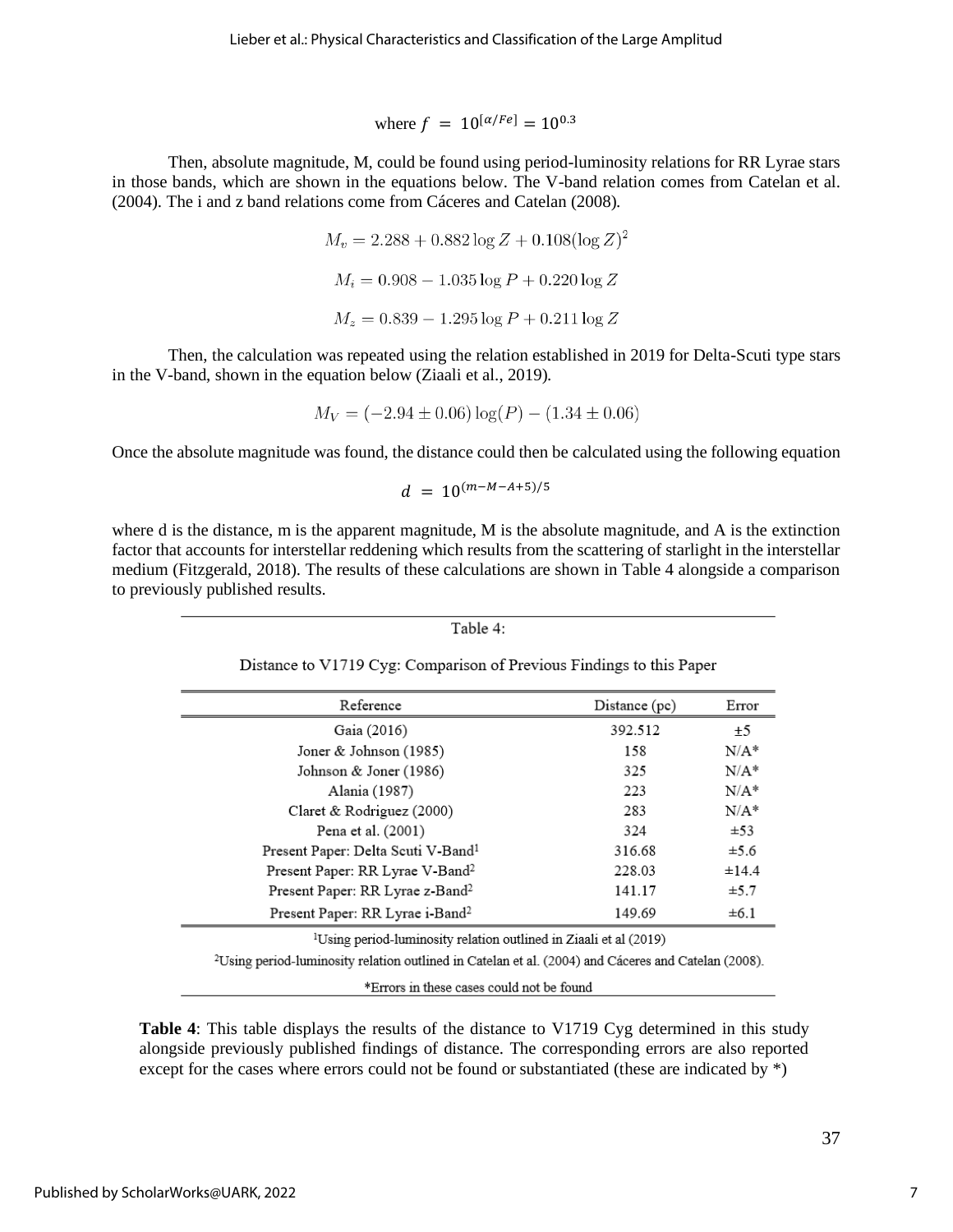If V1719 Cyg was an RR Lyrae type star, we would expect the estimations of distance in each band using the RR Lyrae relations to agree rather closely with one another. However, as seen in RR Lyrae distance determinations in Table 4, the values vary by nearly 100 parsecs from the V-band to the z-band. This provides evidence in support of the conclusion that V1719 Cyg is not an RR Lyrae star. On the contrary, the distance determined by using the Delta Scuti relation is  $316.68 \pm 5.6$  pc which is closer to agreeing with the distance found by *Gaia*  $(2016)$  – 392.51  $\pm$ 5 pc – by the parallax method, though they do not align perfectly showing a difference of 76 parsecs.

It should be noted again that the errors in the calculations of distance are yet again underestimated. One of the contributing factors for the underestimation of the errors is due to the algorithm used to analyze the photometry files itself. It is noted that the code consistently underestimates the error as it aims to calibrate the photometric images of the star that are inputted (Fitzgerald, 2018). This underestimation of the error at the period determination stage would have been propagated into the errors in the distance calculations. While refining the code is outside the scope of this project, it is always a goal to strive towards.

The differences seen in these distance calculations showcase the fact that the star V1719 Cyg is a special case to study. It's abnormal properties – temperature, metallicity, luminosity, and high amplitude – contribute to its misclassification (Peña et al., 2001). There is still much work to be done to further confirm the classification of this star and the validity of the Delta Scuti period-luminosity relation (Ziaali et al., 2019). Since a period-luminosity relation for Delta Scuti stars has not been established for bandpasses other than V, the measurements of period in the B, i, and z bands and the distance estimation using the relatively new relation in the V-band can provide useful insight on how these relations behave as future studies seek to establish them.

#### **Conclusions**

This research has determined the magnitude of the variable star V1719 Cyg in different photometric bands to be as follows, V: 7.849, B: 8.093, i: 7.67, z: 7.67. The period was also determined using the Distance Method and Phase Dispersion Method. From the values of period in these bands, an average period of 0.27323 days was found which supports the previous findings of the period for this star.

The distance calculations using the RR Lyrae period-luminosity relation are, V:  $228.03 \pm 14.4$  pc, i: 149.69  $\pm$  6.1 pc, z: 141.17  $\pm$  5.7 pc. When the calculations were done using the Delta Scuti periodluminosity relationship, the V band yielded a distance of  $316.68 \pm 5.6$  pc. These distances can be compared to the distance provided by *Gaia* which is 392.51 ±5 pc (*Gaia* Collaboration, 2016). The data clearly supports the statement that the star V1719 Cyg is more accurately classified as a large amplitude Delta Scuti star rather than an RR Lyrae type star.

Throughout the course of this study, it became apparent that physical characteristics of V1719 Cyg such as its period, light curve, and calculated distances, and the methods used to study such variable stars may be the root cause for the misclassification of the star as a RR Lyrae variable star. A more detailed study into the surface gravity and metallicity of this star should be conducted to better differentiate between RR Lyrae and Delta Scuti stars. However, based on the findings in this study, we concur with recent results that V1719 Cyg should be classified as a large amplitude, Delta Scuti variable star though we recognize the need for the development of more period-luminosity relations in more bandpasses for Delta Scuti type stars.

## **Acknowledgments**

Special thanks to Dr. Michael Fizgerald of Edith Cowan University and the Our Solar Siblings variable star research course for the immense topical and technical assistance provided throughout the course of the project. Additional thanks to Dr. Julia Kennefick who provided invaluable support.